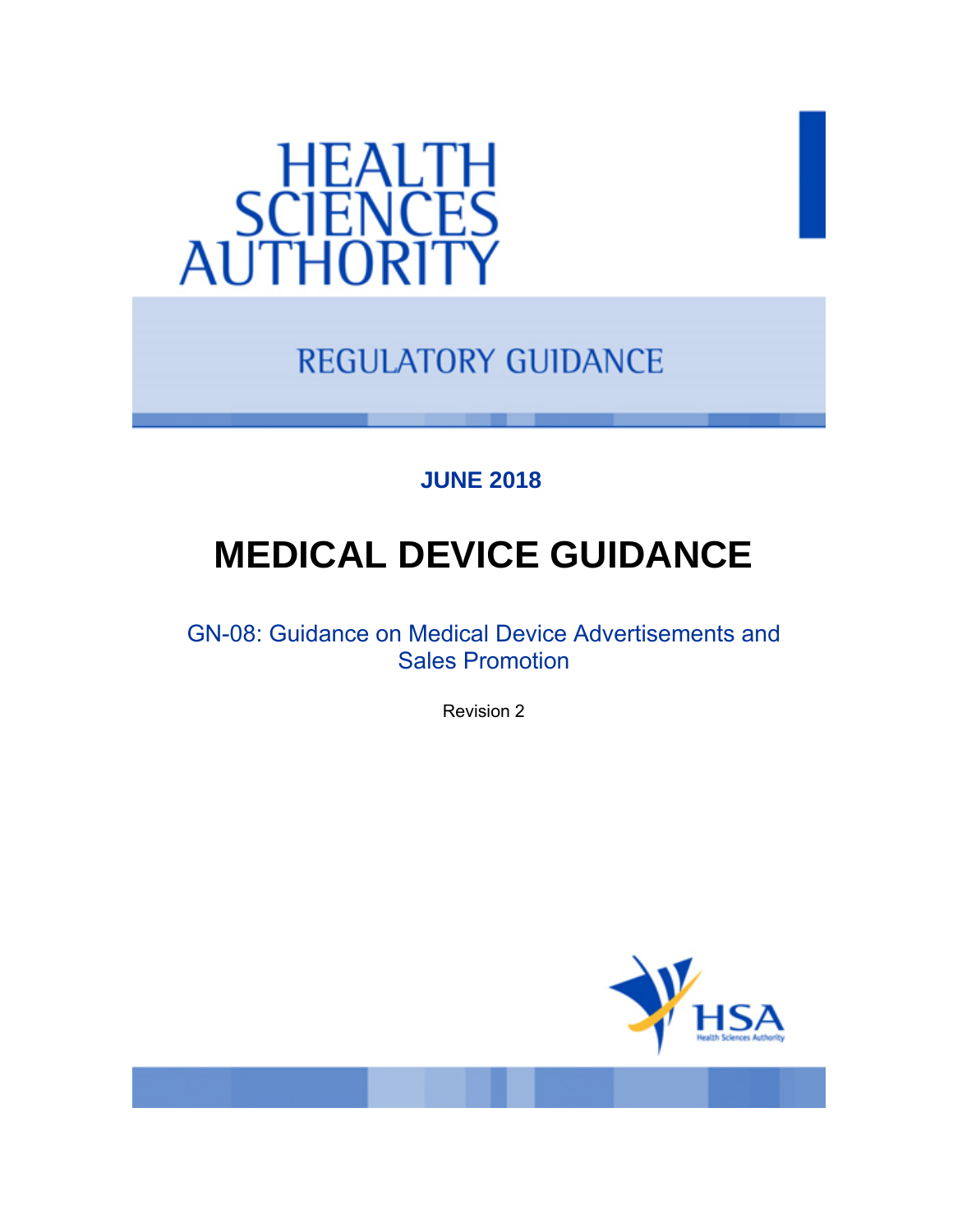#### **CONTENTS**

| 4. REQUIREMENTS FOR ADVERTISEMENTS OF MEDICAL       |
|-----------------------------------------------------|
|                                                     |
| 5. GENERAL PRINCIPLES FOR ADVERTISEMENTS OF MEDICAL |
|                                                     |
| 6. CORRECTIVE MEASURES IN RELATION TO CONTRAVENING  |
|                                                     |
|                                                     |
|                                                     |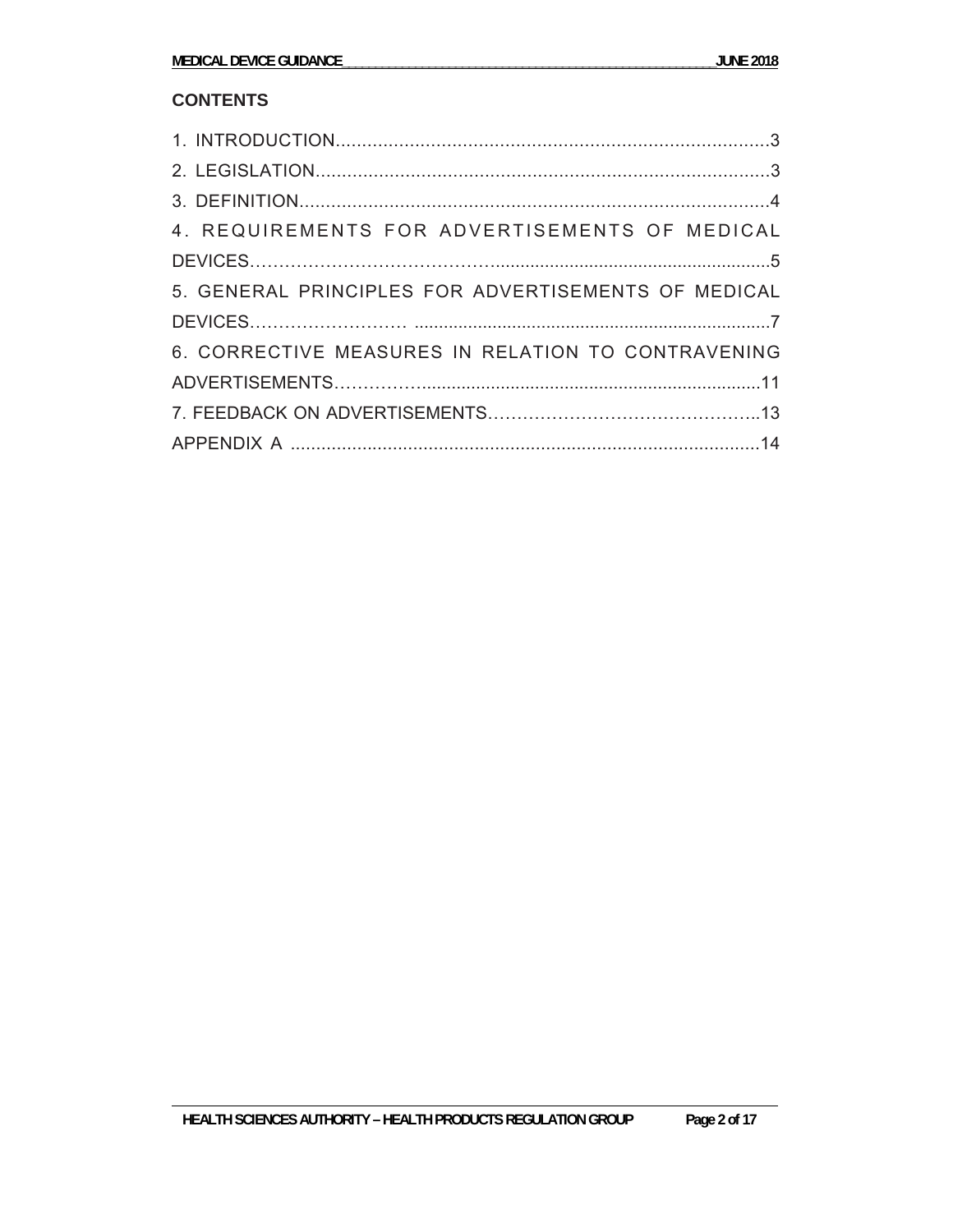# **1. INTRODUCTION**

The objective of advertisement controls for health products ("HP") is to ensure that accurate and truthful information about the products is disseminated and to ensure that the advertisements and sales promotion activities do not mislead consumers or induce unnecessary purchase or consumption of the HP. This is essential in helping both the public and healthcare professionals to make informed decisions in their choice of HP.

This Guidance aims to clarify the principles of advertisement controls for Medical Devices ("MD") set out in the Health Products Act ("HPA") and the Health Products (Medical Device) Regulations ("the Regulations"), and should be read in conjunction with the HPA and the Regulations.

The examples highlighted in this Guidance are not exhaustive and may be updated periodically. Anyone who advertise or cause any product to be advertised as a MD are required to comply with the HPA and the Regulations.

## **2. LEGISLATION**

The relevant legislative control for the advertisement of medical devices is included in the following legislation:

Health Products Act

- Part V Advertisement of Health Products, Sections 19-23.
- Any person who contravenes the provisions of section 19, 20, 21 or 23 shall be guilty of an offence and shall be liable on conviction to a fine not exceeding \$20,000 or to imprisonment for a term not exceeding 12 months or to both.

Health Products (Medical Devices) Regulations 2010

- Part V Advertisement of Medical Devices, Regulations 19-23.
- Every offence under these Regulations may be compounded in accordance with section 65 of the Act.
- Any person who contravenes the Regulations shall be guilty of an offence and shall be liable to a fine not exceeding \$5,000.

Please refer to our website (www.hsa.gov.sg) for details of these legislation.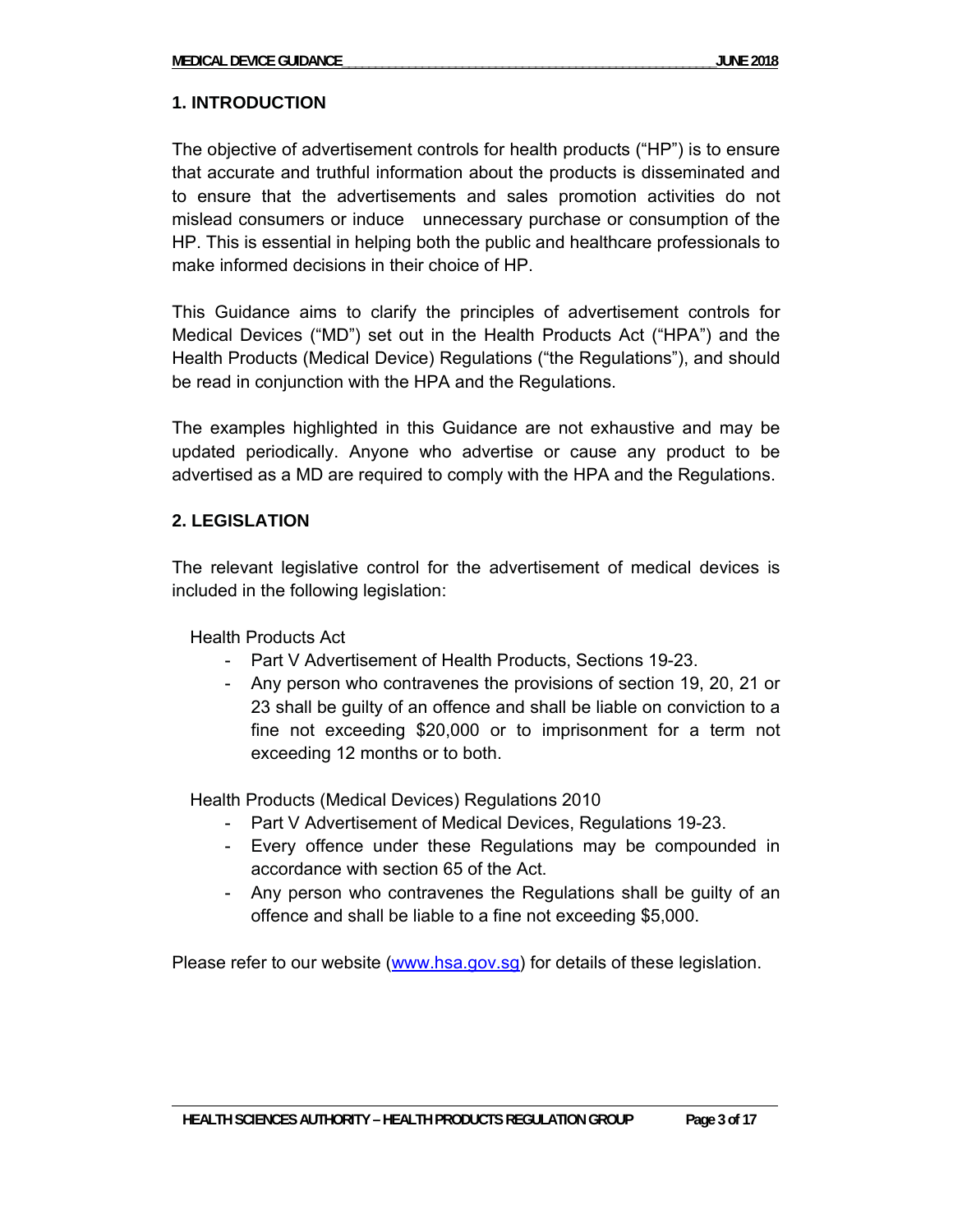# **3. DEFINITIONS**

"**Advertisement**" in relation to a health product, means the publication, dissemination or conveyance of any information for the purpose of promotion, whether directly or indirectly, the sale or use of that health product by any means or in any form, including the following:

(a) Publication in a newspaper, magazine, journal or other periodical;

(b) Display of posters or notices;

- (c) Circulars, handbills, brochures, pamphlets, books or other documents;
- (d) Letters addressed to individuals or bodies corporate or unincorporate;
- (e) Photographs or cinematograph films;
- (f) Sound broadcasting, television, the Internet or other media;
- (g) Public demonstration of the use of the health product; and
- (h) Offer of trials of the health product to members of the public.

The definition of advertisement is broad and includes all forms of advertisement in any media. The forms of media include but are not limited to:

- (i) Flyers, banners and lightboxes
- (j) LCD (liquid crystal display) / LED (light emitting diodes) display panels.
- (k) Advertisements on digital interactive media or social media channels e.g. Facebook, Blogs, Instagram
- (l) Press releases and materials used in product launch events

Feature of the name, identity, pack shot, tagline or logo associated with the MD, with the intent or purpose of promoting the MD and its use shall be deemed as an advertisement for purpose of the HPA and the Regulations.

An advertisement shall include a sales promotion which means any sales campaign (including door to door sales), exhibition, competition or any other activity meant to introduce, publicise or raise the profile or public awareness or visibility of any medical device for the purpose of promoting the sale or use of the medical device

"**Professional use only medical device"** refers to a medical device that is to be used on an individual solely by, or under the supervision of, a qualified practitioner.

"**Qualified Practitioner**" refers to a registered medical practitioner under the Medical Registration Act; or a registered dentist under the Dental Registration Act whose name appears in the first division of the Register of Dentists.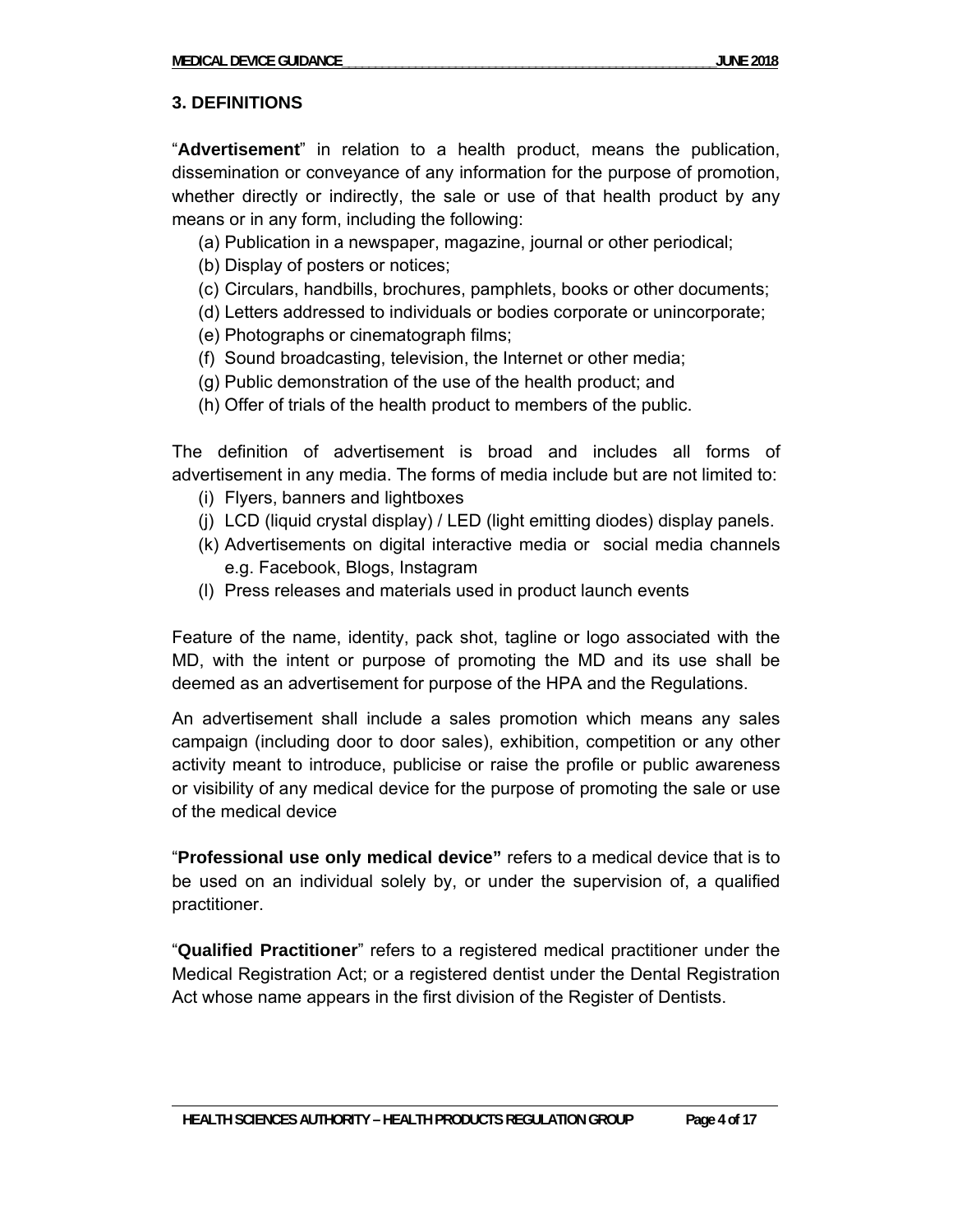#### **4. REQUIREMENTS FOR ADVERTISEMENTS OF MEDICAL DEVICES**

#### **4.1 Introduction**

Anyone who advertises or cause any product to be advertised as a MD is required to comply with Part V of the HPA, and the Regulations. The principles set out in the HPA and the Regulations allow information and / or advertisements to be disseminated for the purpose of creating awareness and enabling consumers to take better ownership of their own health choices. The advertisement controls are set out in sections 19 and 20 of the HPA and regulations 19 to 23 of the Regulations.

#### **4.2 Rules for advertisements of Medical Devices**

Advertisements of MD do not require prior approval by the Authority. However, you have to ensure that the advertisements comply with the requirements stated in the HPA and the Regulations.

In general, no product should be advertised as a MD or that it can function as a MD, if it is not a MD as defined in First Schedule to the HPA. Advertisement of MDs must not give any false information concerning the MD or create any erroneous impression regarding the components, composition, specification, quality, safety, efficacy or uses of the MD. Any representation relating to a MD must be factual and substantiated by objective evidence.

Where the MD is a registered MD, you must ensure that all advertised claims are aligned to the indications and instructions for use (IFU) as registered with the HSA. Information that has not been registered or which may potentially or indirectly extend the usage of a registered MD must not be included in advertisements. This is to ensure information provided in the advertisement falls within the scope of the approved use of the MD.

Advertisements of MD exempted from registration i.e. Class A medical devices, must be aligned and not deviate from the product owner's specifications.

You must also ensure that advertisements of MDs comply with any relevant conditions of registration that may be imposed.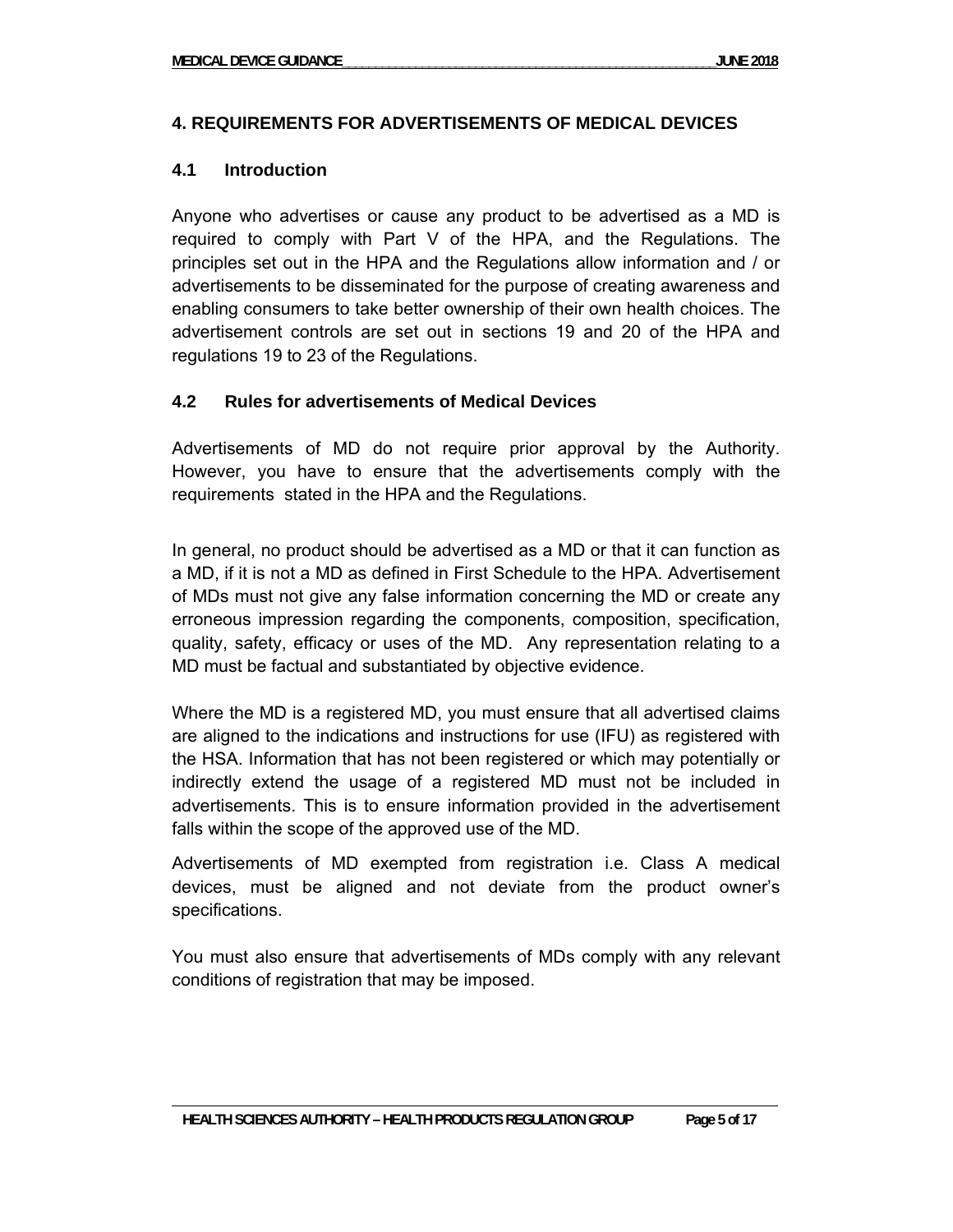#### **4.3 Substantiation of assertions of uniqueness and prominence**

Any text, emphasis, certification, award or unique feature or prominence of the advertised MD must be substantiated by facts or robust objective evidence from credible sources.

Information must be presented in a balanced, objective and accurate manner and must be referenced by reflecting the appropriate citations (where relevant). Any scientific terminologies used should be in a manner that is readily understood by the targeted audience.

Requirements for substantiation also apply to the publication of any testimonials, which includes "user experience' or "user review" e.g. "*After using this product, my condition improved within 3 weeks, I am so pleased with the results*". Testimonials must be current, genuine, authenticated, for example, via signed testimonials, and be of a typical experience.

In this context, "current" would mean that the featured testimonial must be up to date and hold true at the time of the publication of the advertisement. "Typical experience" would mean the result obtained from the use of a product, which would likely to be attained by the average user of the product. You must present supporting evidence for the testimonials upon request.

You must ensure that claims such as "most popular", "number one sales" are verified and substantiated by relevant market data. Supporting data must be available and provided upon request. You must also indicate the source of reference, including the identity of the certifying or awarding body, and the date of the study or award in the advertisement.

## **4.4 Prohibited Advertisements**

- 4.4.1 Advertisements relating to the following are prohibited from advertising to the general public.
	- (a) A registered "Professional Use only" medical devices; or
	- (b) an unregistered "professional use only" medical device that is supplied in accordance with Regulation 8 or 10 of the Regulations

No person shall advertise any "professional use only" medical device, unless the advertisement is distributed only to, or is contained in a publication intended for circulation mainly among, qualified practitioners.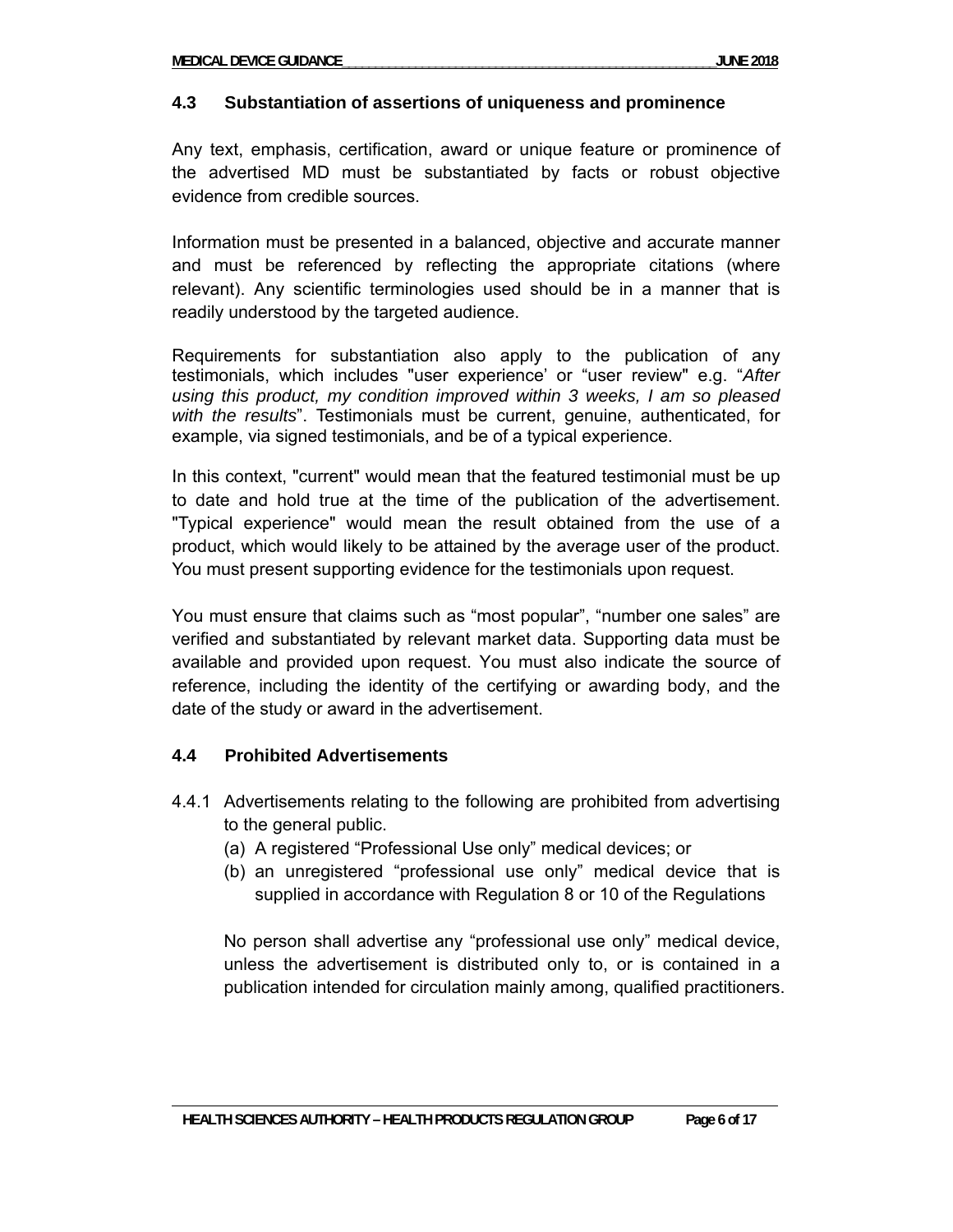- 4.4.2 An advertisement relating to a MD shall not expressly or implicitly claim, indicate or suggest that the MD will prevent, alleviate or cure any disease or condition specified in the Second Schedule1, unless the advertisement is distributed only to, or is contained in a publication intended for circulation mainly among the following classes of people:
	- (a) qualified practitioners
	- (b) registered pharmacists
	- (c) registered nurses and registered midwives
	- (d) persons undergoing training with a view of becoming qualified or registered as the aforementioned groups.

# **5 GENERAL PRINCIPLES FOR ADVERTISEMENTS OF MEDICAL DEVICES**

Advertisers are encouraged to adhere to the following general principles so as to ensure that advertisement claims do not convey misleading messages that could lead to inappropriate use of the product or bring about undue harm to the public.

## **5.1 Discourage from medical or professional advice**

Advertisements of MDs should not directly or indirectly, cause the reader to self-diagnose or self-treat any serious diseases<sup>2</sup>. Advertisements must not suggest that with the use of the MD, the consumer would not need to consult a doctor.

Advertisements should not offer to diagnose, or suggest that medical interventions, e.g. surgical operations, are not required by using the MD featured in the advertisements.

## **5.2 Truthfulness**

 $\overline{a}$ 

All product claims presented in advertisements must be well supported by scientific evidence. You must truthfully state the nature, quality and properties of the MD in your advertisements and must not directly or indirectly mislead the reader or give rise to any unrealistic expectations with regard to the safety, quality or efficacy of the MD in the advertisements by:

<sup>&</sup>lt;sup>1</sup> Specified diseases and conditions listed in the Second Schedule to the Regulations include: Blindness, Cancer, Cataract, Conception and pregnancy, Deafness, Diabetes, Drug addiction, Epilepsy or fits, Frigidity, Hypertension, Impotency, Infertility, Insanity, Kidney diseases, Leprosy, Menstrual disorders, Paralysis, Sexual function and Tuberculosis.

<sup>&</sup>lt;sup>2</sup> Serious diseases refer to conditions, including chronic / life-threatening diseases, which cannot be self-diagnosed / managed and where a delay in treatment may lead to death, hospitalisation, serious injury or deterioration of the disease / condition.

**HEALTH SCIENCES AUTHORITY – HEALTH PRODUCTS REGULATION GROUP Page 7 of 17**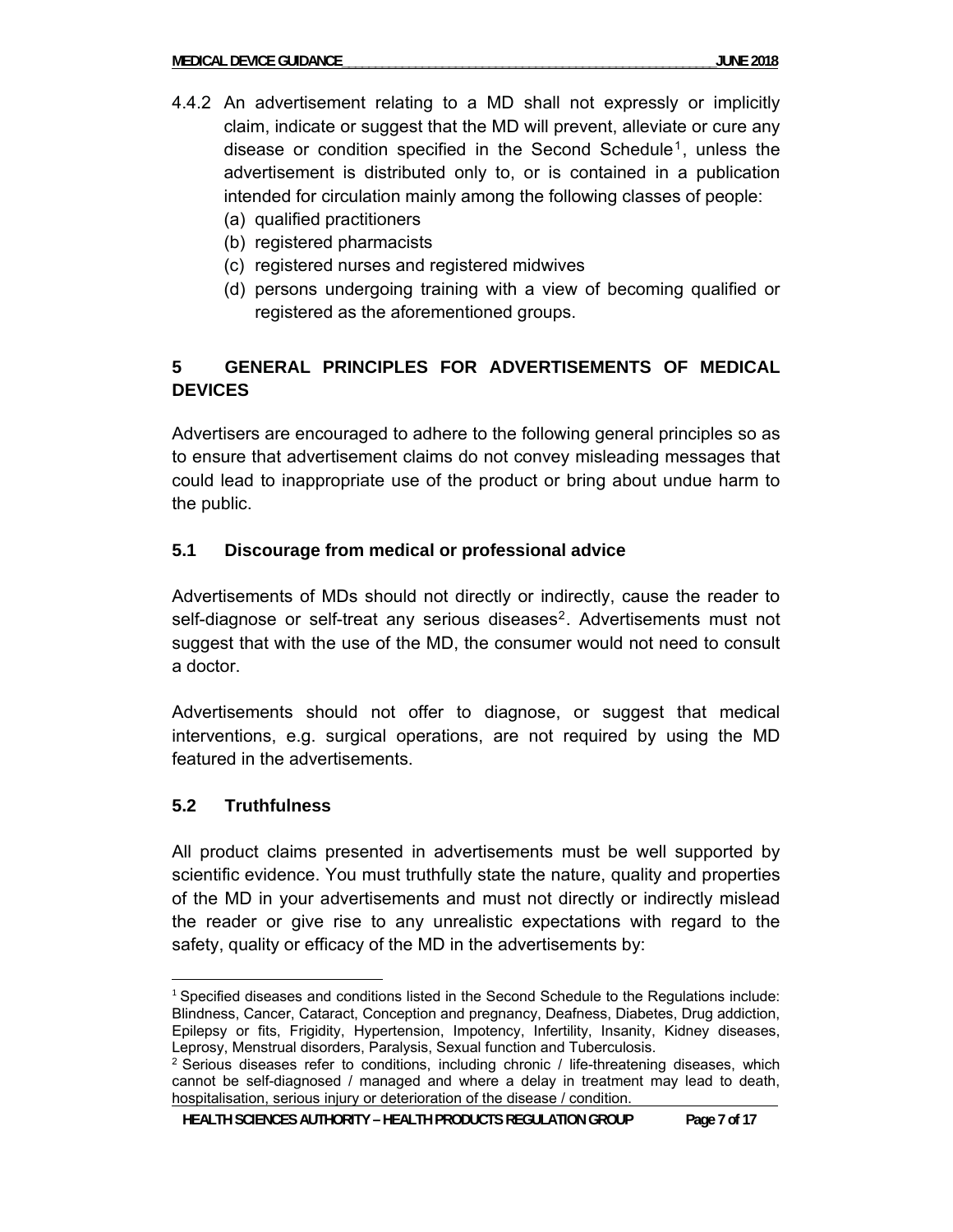- implication,
- through emphasising certain information,
- omitting information,
- being ambigious,
- making exaggerated claims e.g. "the only", "longest lasting", "works the fastest", or
- comparison with other categories of products.

The use of superlatives or exaggerated claims should be avoided. E.g. miraculous, 100% safe.

# **5.3 Inappropriate or Indiscriminate Use**

Advertisements should not directly or indirectly encourage inappropriate, indiscriminate, unnecessary or excessive use of the MD.

## **5.4 Use of Scientific Data**

Advertisements should not exploit the ignorance and credulity of the public by including scientific data that the general public cannot verify or validate. Advertisements should not misuse research results or make unnecessary quotations from technical and scientific publications.

## **5.5 Comparative Claims**

Advertisements should also not denigrate or attack unfairly any other products, goods or services or other sectors of the industry.

Any comparative statements featured must not mislead the public about the product being advertised or about any product which it is compared with.

## **5.6 Causing fear and alarm**

You should not directly or indirectly cause fear, alarm, distress to the consumers or abuse the trust, exploit the lack of knowledge of any consumer in advertisements by:

- implication,
- omitting information,
- being ambigious, or

You should not induce fear or unjustified concern that the reader is suffering, or without using the MD being advertised, may suffer or suffer more severely, from any disease or condition.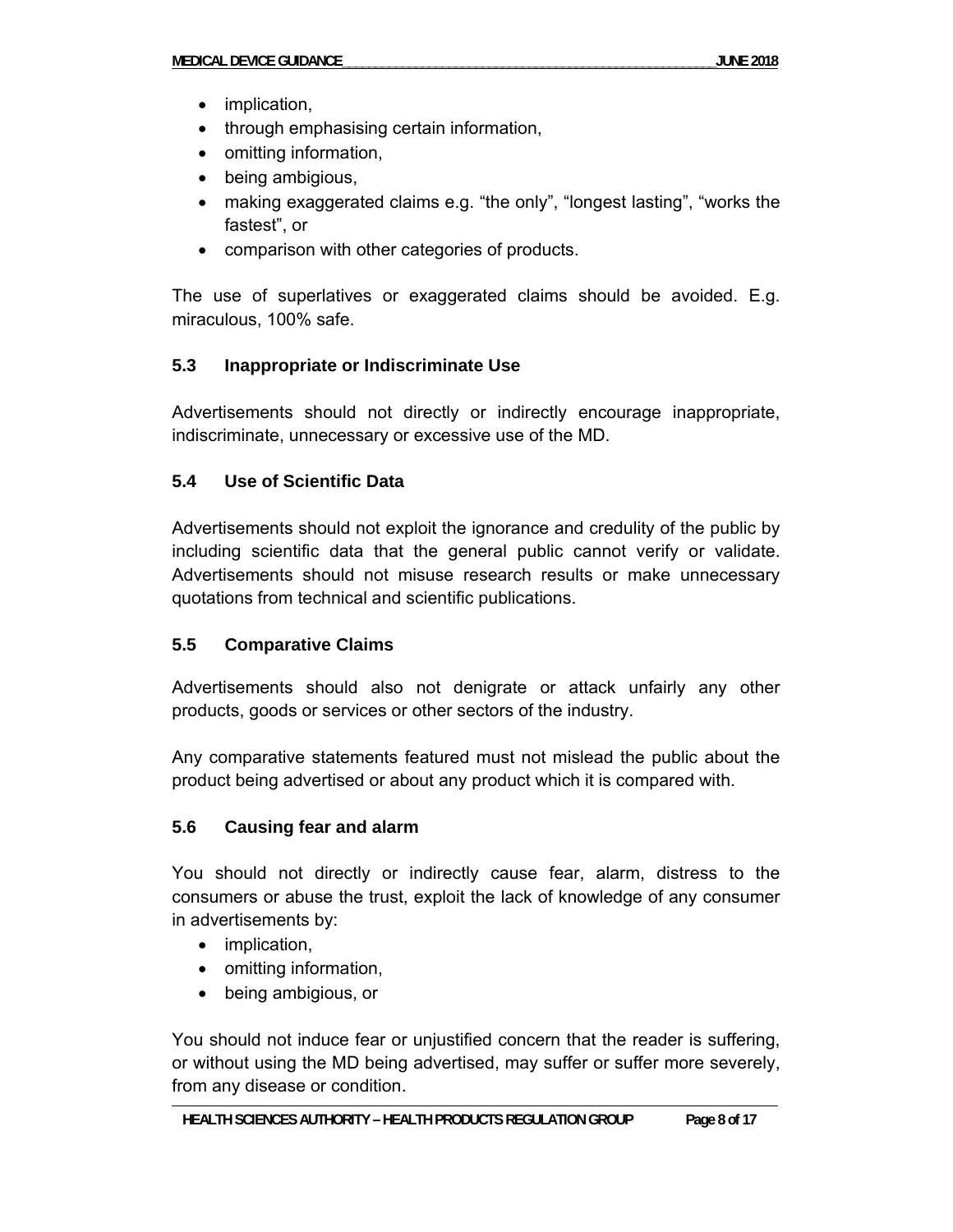Examples of content or manner of advertisement that amounts to "exploit the lack of knowledge of consumers, or cause or is likely to cause fear, alarm to the public" include, but not limited to, the following:

- (a) words like
	- "danger";
	- "caution";
	- "beware"
- (b) emphasising that a large majority of the population may be or are susceptible to a certain disease / condition without substantiation.
- (c) any repulsive or disturbing images that cause fear, alarm or distress to the public.

## **5.7 Guaranteed results and claims of safety**

Advertisement of MD should not contain any claim or statement suggesting that the results from using the MD are guaranteed, extraordinary or is better than or equivalent to any identifiable treatment. There should not be any claim, statement or implication that the MD is 100% safe, has no side effects or that its use will not cause harm.

## **5.8 Recommendations and endorsement by Government or Public Authority**

You must not publish any advertisements reflecting false or erroneous claims indicating or suggesting that the use of the MD is promoted, supported or endorsed by the Government or any public authority including the Health Sciences Authority (HSA).

The names and logos of HSA and any of its professional groups cannot be used for any medical device advertisements and sales promotion in any media.

#### **5.9 Recommendations and endorsements by healthcare professionals**

You should not include any recommendation by any healthcare professional in your advertisement. In this instance, "recommendations" can include testimonials, support and endorsements which would include, but is not limited to any compliment, accolade or positive assessment.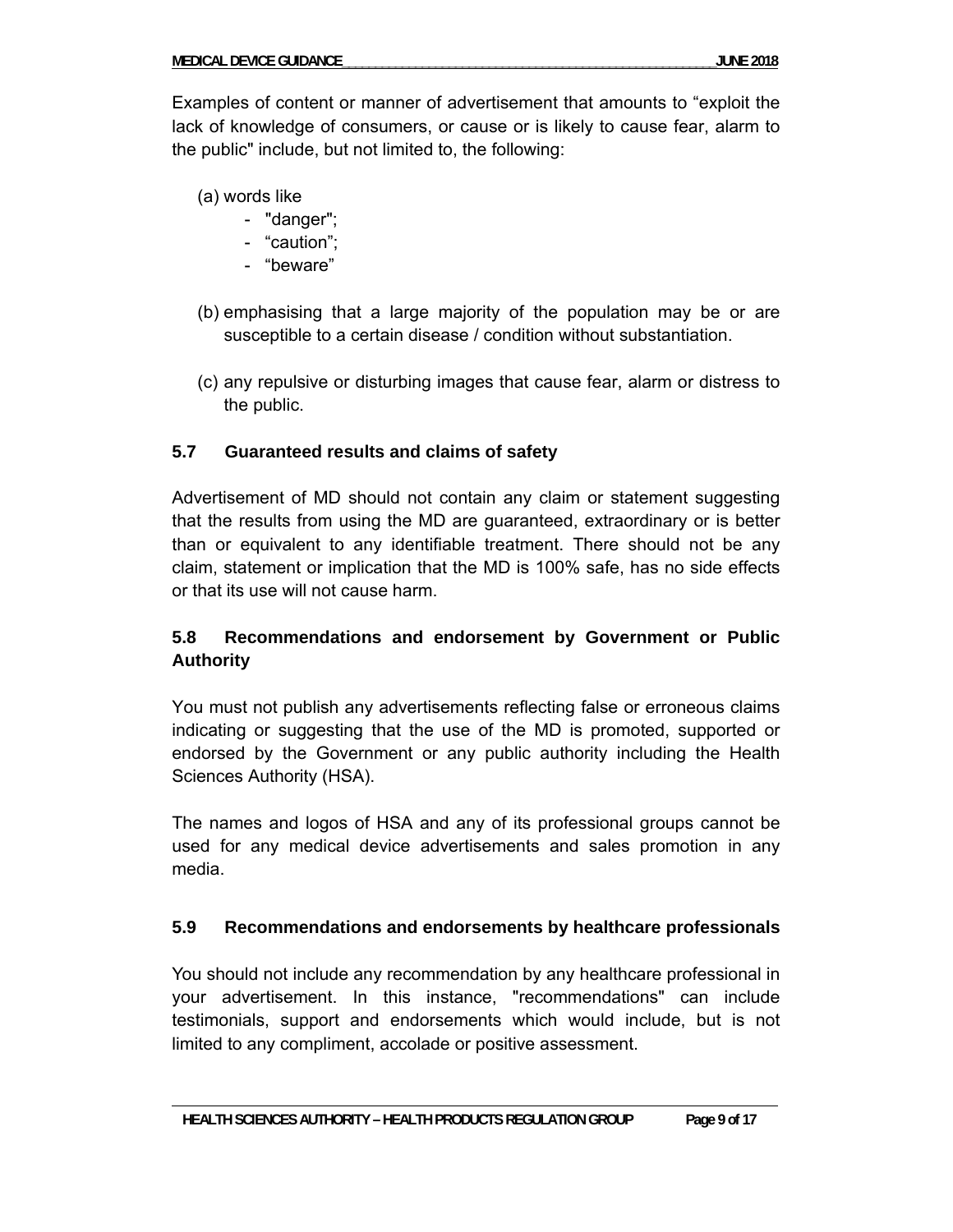You are advised to exercise care when featuring pharmacies, healthcare institutions or scenes of surgical procedures as it may give rise to a perception of an endorsement by a healthcare professional.

#### **5.10 Advertisements of specific categories of MD**

- 5.10.1 Class A medical devices exempted from product registration
	- (a) Dealers shall be mindful and exercise due diligence in making product claims and advertising for their products. Presentations and advertisements for the intended use of a medical device must not deviate from the Product Owners' specifications.
	- (b) Please refer to Appendix A for a reference list of acceptable claims for some examples of Class A medical devices.
- 5.10.2 Medical devices with supply restrictions

Advertisements of medical devices with supply restriction should feature relevant advisories on the advertisements. Some examples are provided below.

- (a) Contact lenses must be supplied via registered optometrists and in accordance with the Optometrists & Opticians Act. Advisories e.g. 'visit/consult your optometrist' should be featured.
- (b) Medical devices intended for supervised supply by specified healthcare professionals should feature advisories like 'Consult your doctor/physician' as applicable.

5.10.3 Specific requirements under the Singapore Code of Advertising Practice (SCAP)

The Singapore Code of Advertising Practice (SCAP) administered by the Advertising Standards Authority of Singapore (ASAS) stipulates specific requirements including the feature of caveats for certain products which may include MD, provided below.

- Condoms
- Hearing aids
- Slimming products
- Hair and scalp products

Please access the SCAP (www.asas.org.sg) for further details.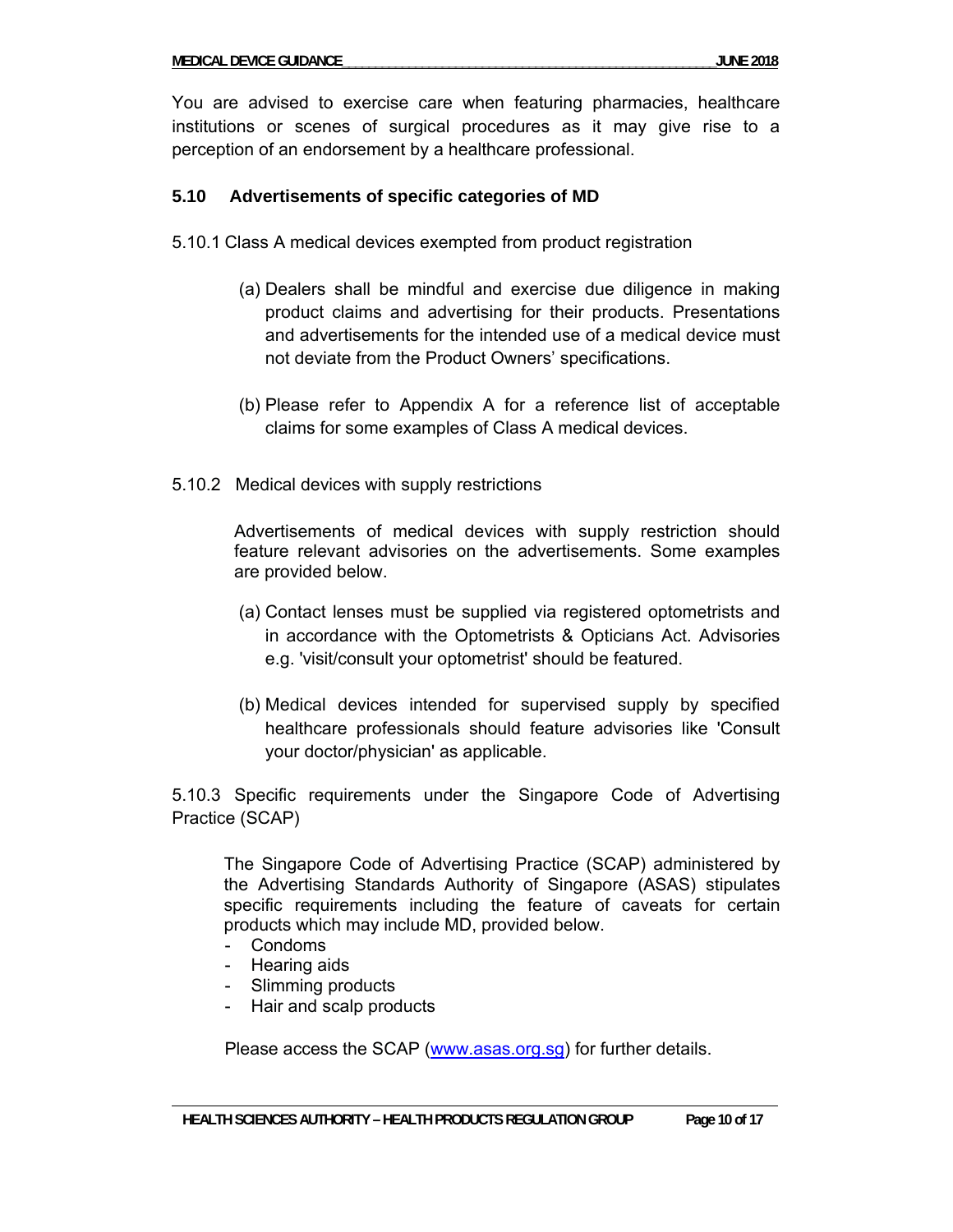# **6 CORRECTIVE MEASURES IN RELATION TO CONTRAVENING ADVERTISEMENTS**

As part of compliance review and investigation, you may be required to furnish copies of MD advertisements which have been advertised or about to be advertised to the Authority within a specified time. When required, the Authority will communicate with the advertiser by a written notice on the submission.

## **6.1 Corrective measures**

If you have advertised any MD or cause any MD to be advertised in contravention of the HPA and its Regulations, the Authority may order you to do any or all of the following:

- (a) Stop the advertisement with immediate effect
- (b) Take reasonable measures to remove the offending advertisements that have been published / distributed
- (c) Publish a corrective advertisement in a manner and containing information as per specified by the Authority, which may include, but not limited to:
	- The content of the corrective advertisement
	- The medium where the corrective advertisement is to be published / broadcast
	- The duration for which the the corrective advertisement is to be published / broadcast

This is in addition to the penalities which may be imposed under the HPA. If you fail to comply with the order issued, the Authority may take such steps as it thinks reasonable and necessary to implement the requirements of the order and recover the cost and expenses reasonable incurred.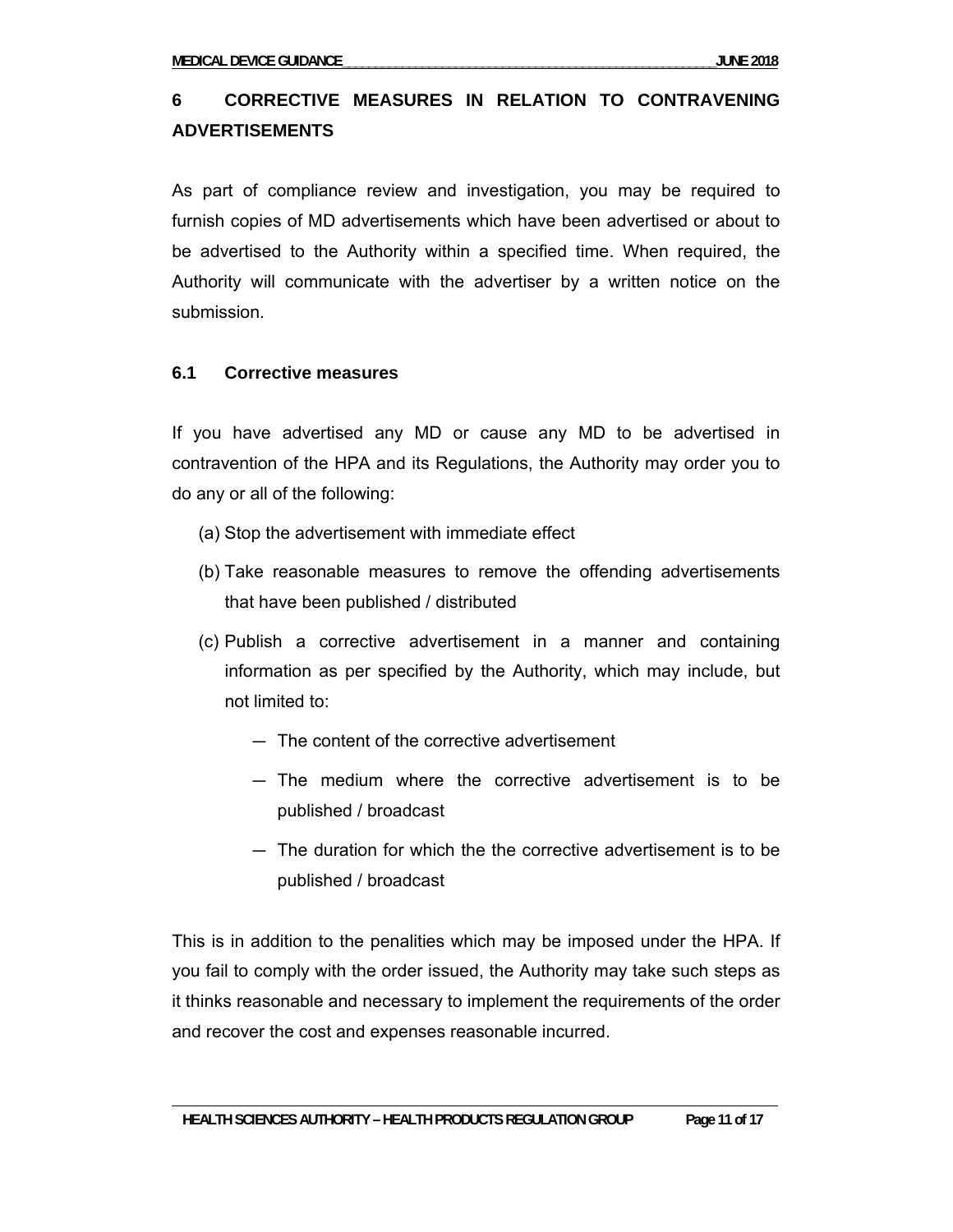#### **6.2 Required content for corrective advertisements**

In certain cases of contraventions, a corrective advertisement will be considered if it is assessed that the the content of the offending advertisement provides inaccurate information pertaining to a MD's safety, efficacy and quality which may lead to inappropriate prescribing or use of the product, e.g. advertising unapproved indications of a MD.

In instances where a corrective advertisement is assessed to be necessary, the Authority will communicate the requirements including the content, size and placement and duration of the corrective advertisement to the affected companies via a written notice.In general, corrective advertisements are to be targeted at the audience who saw the offending advertisement and should adhere to the following content and format:

#### a) **An expression of regret and apology**

#### b) **Opening statement**

This should clearly indicate that this is a corrective statement issued at the order of the HSA and the product concerned. E.g. "*The HSA has ordered xxx to issue a corrective advertisement regarding the promotion of xxx*"

#### c) **Statement on the breach**

This should outline how the advertisement was in breach of the Act / Regulations and give a description of the correct facts

## d) **Description of the case**

When and where the offending advertisement was placed

## e) **Contact information**

Details of the company contact should readers have any further questions about these matters or about the product.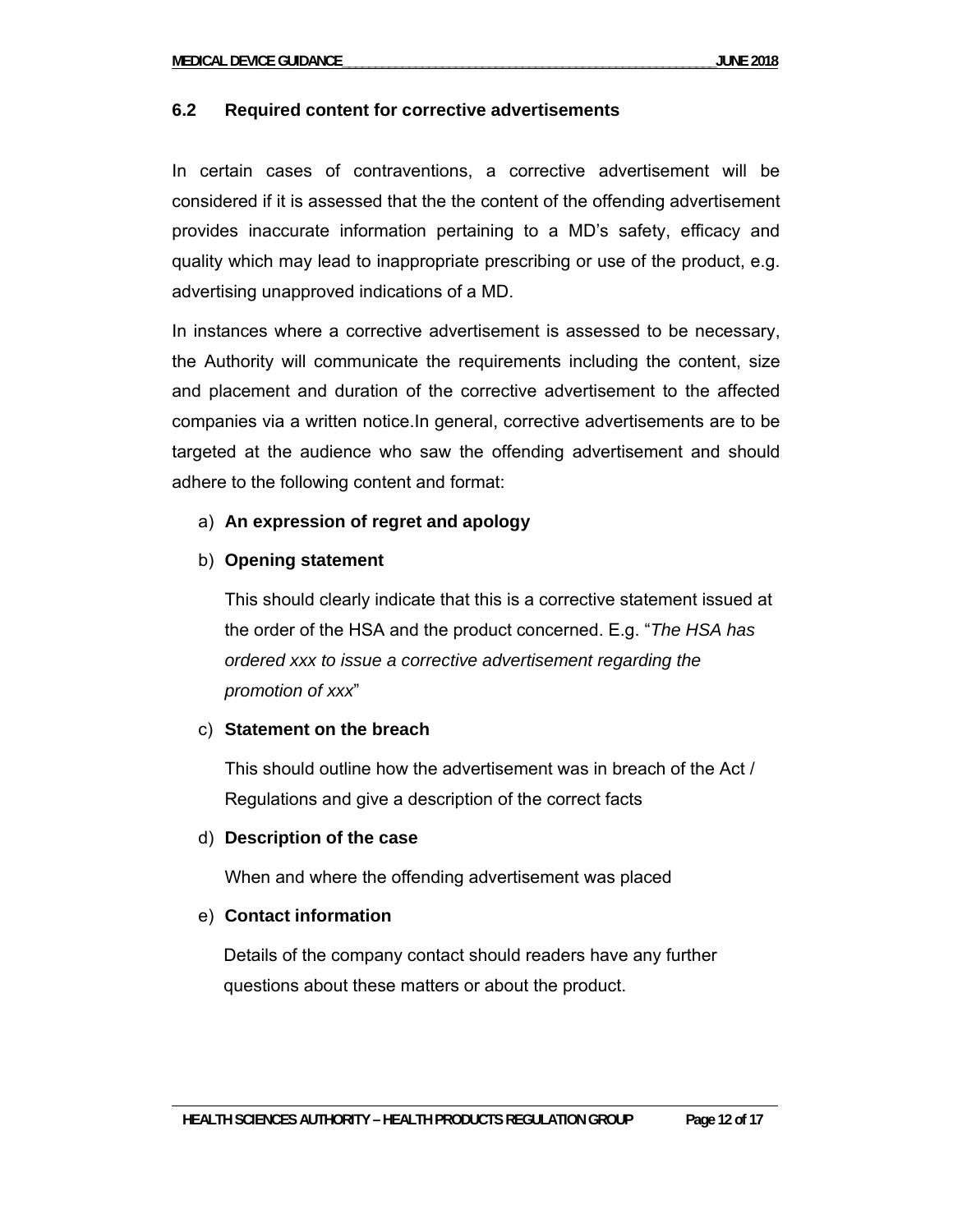## **7 FEEDBACK ON ADVERTISEMENTS**

All complaints and feedback should be directed to the Medical Advertisement and Compliance Monitoring Unit at HSA MA@hsa.gov.sg.

To facilitate reviews and follow-ups, all complaints and feedback should provide the following information:

- a) Details of where and when the advertisement was published (a copy or image of the advertisement to be provided)
- b) Details of the concerns identified with the advertisement. The identified non-compliance including the clause / provision / prescribed requirements referred to should be provided.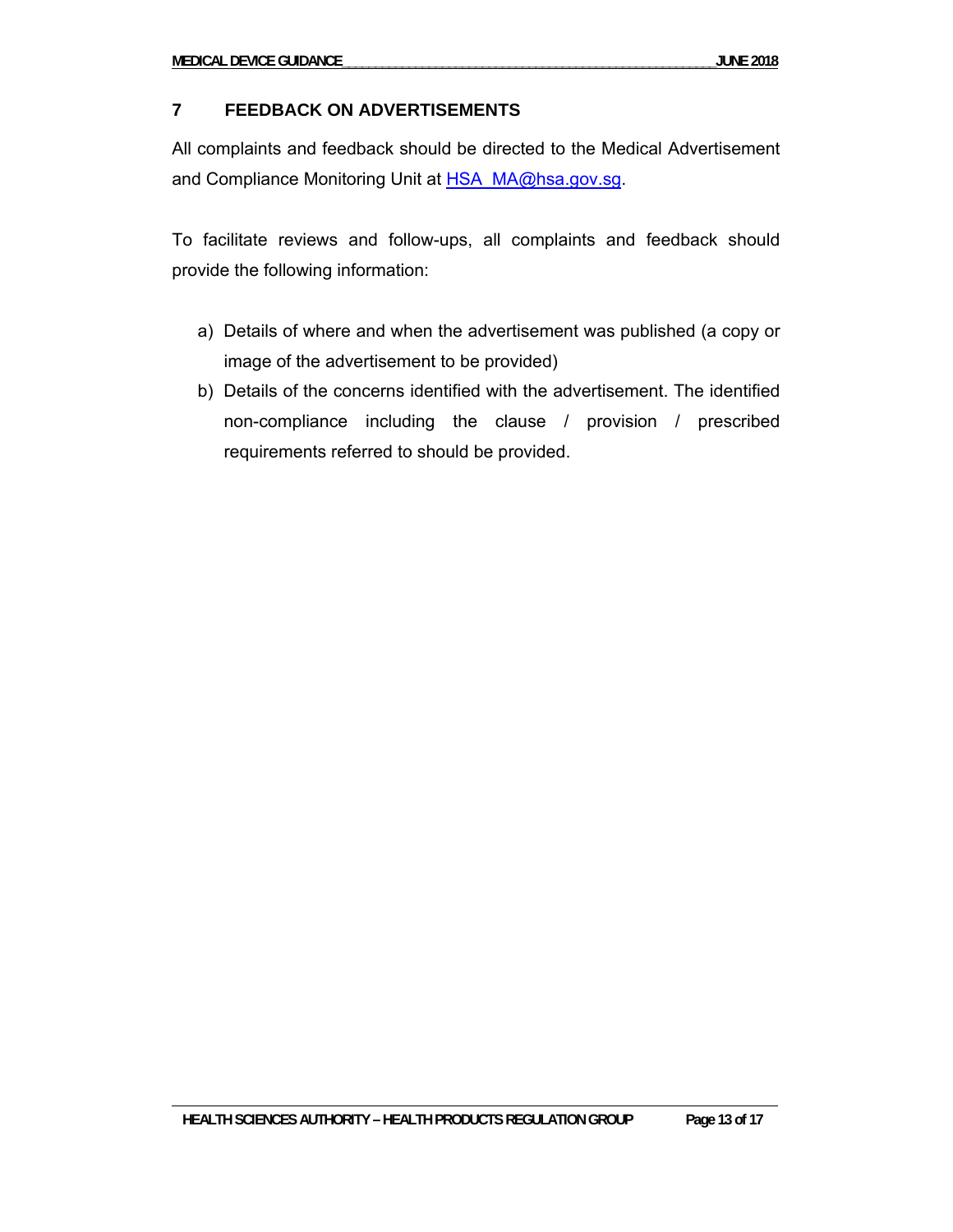#### **APPENDIX A**

A reference list of acceptable product claims for some examples of Class A medical devices that are exempted from product registration\*.

*(\*The classification of Class A medical devices should be in accordance with relevant Guidance Documents e.g. GN-13 or GN-14. The examples given below should not be used as a reference for classification of medical devices.* 

*For information on classification of medical devices, please refer to other Guidance Documents available on our website (www.hsa.gov.sg).* 

- *GN-13 Guidance on Risk Classification of General Medical Devices*
- *GN-14 Guidance on the Risk Classification of In Vitro Diagnostic Medical Devices*
- *GN-22 Guidance for Dealers on Class A Medical Devices exempted from Product Registration)*

|                | <b>Examples of Class</b><br>A medical devices* | <b>Acceptable product claims</b>                                                                                                                                                                                                                                                                                                                      |
|----------------|------------------------------------------------|-------------------------------------------------------------------------------------------------------------------------------------------------------------------------------------------------------------------------------------------------------------------------------------------------------------------------------------------------------|
| $\mathbf 1$    | Adhesive bandage /<br>dressing / strip / tape  | cover and protect intact skin or wounds<br>$\bullet$<br>approximate the skin edges of a wound<br>$\bullet$<br>support an injured part of the body<br>$\bullet$<br>fix dressings to skin<br>$\bullet$<br>bind/attach/secure objects to the skin/body part<br>$\bullet$<br>additional properties where substantiated e.g.<br>$\bullet$<br>waterproofing |
| $\overline{2}$ | Adhesive tape<br>remover                       | remove adhesive tape and its residue from the<br>$\bullet$<br>skin or other surfaces                                                                                                                                                                                                                                                                  |
| 3              | Nasal aspirator,<br>manual                     | enable gentle suction and clearing of excessive<br>$\bullet$<br>mucus from the nasal passages to facilitate<br>easier breathing                                                                                                                                                                                                                       |
| $\overline{4}$ | Ice bag / collar                               | provide dry cold therapy to a limited external<br>$\bullet$<br>surface area of the body<br>alleviate pain and/or promote healing in minor<br>$\bullet$<br>injuries of the body                                                                                                                                                                        |
| 5              | self-<br>Bandage,<br>adherent                  | secure a dressing<br>$\bullet$<br>maintain pressure over a compress<br>$\bullet$<br>immobilise a limb or other body part<br>$\bullet$                                                                                                                                                                                                                 |
| 6              | Bandage, clavicle                              | maintain fixation and longitudinal extension of the<br>$\bullet$<br>clavicle during a period of treatment                                                                                                                                                                                                                                             |
| $\overline{7}$ | Bandage, elastic                               | provide support or local pressure to a part of the<br>$\bullet$<br>body, especially a joint, while allowing movement                                                                                                                                                                                                                                  |
| 8              | Bandage, gauze                                 | cover and protect wounds<br>$\bullet$                                                                                                                                                                                                                                                                                                                 |
| 9              | Bandage, gauze,<br>roller                      | bandage heads, limbs, and difficult to dress<br>$\bullet$<br>wounds (e.g., burns, plastic surgery, or<br>orthopaedic wounds)                                                                                                                                                                                                                          |
| 10             | Bandage, traction                              | assist in exerting desirable tensile (pulling) forces<br>on the body                                                                                                                                                                                                                                                                                  |

HEALTH SCIENCES AUTHORITY - HEALTH PRODUCTS REGULATION GROUP Page 14 of 17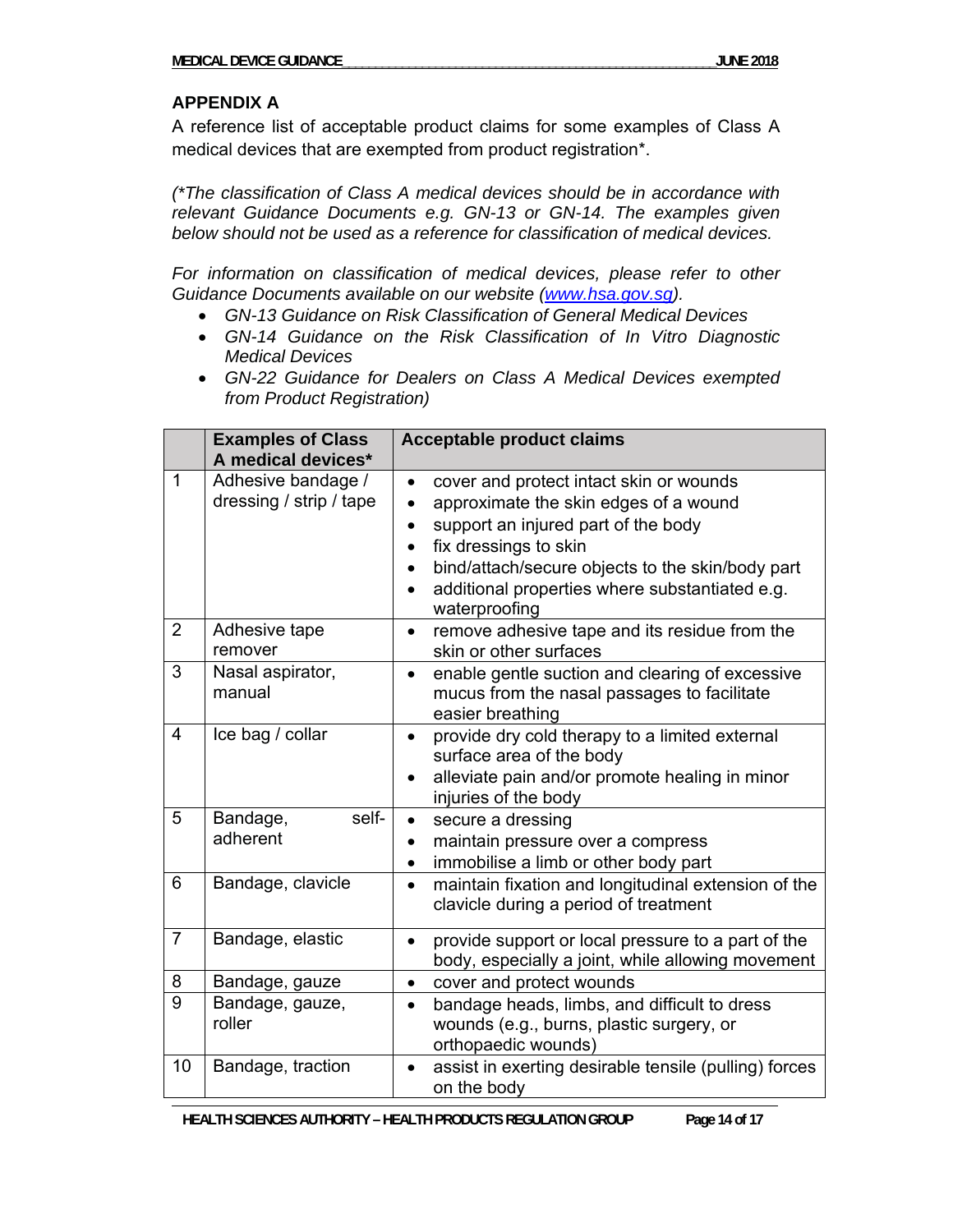| <b>MEDICAL DEVICE GUIDANCE</b><br><b>JUNE 2018</b> |                                                                                          |                                                                                                                                                                                                                                                   |  |  |
|----------------------------------------------------|------------------------------------------------------------------------------------------|---------------------------------------------------------------------------------------------------------------------------------------------------------------------------------------------------------------------------------------------------|--|--|
|                                                    | <b>Examples of Class</b><br>A medical devices*                                           | <b>Acceptable product claims</b>                                                                                                                                                                                                                  |  |  |
| 11                                                 | Bedpan                                                                                   | receptacle for urine and faeces<br>$\bullet$                                                                                                                                                                                                      |  |  |
| 12                                                 | Abdominal / ankle /<br>breast /<br>chest / sternum / wrist<br>binder                     | support relaxed abdominal walls / ankle joint /<br>$\bullet$<br>breasts / ribs and chest / sternum / wrist joint                                                                                                                                  |  |  |
| 13                                                 | Blanket, general<br>purpose                                                              | wrap or cover a person for warmth and comfort<br>$\bullet$                                                                                                                                                                                        |  |  |
| 14                                                 | Bottle, heating /<br>cooling                                                             | filled with either hot or cold water or ice for the<br>$\bullet$<br>purpose of applying heat or cold therapy to an<br>area of the body                                                                                                            |  |  |
| 15                                                 | Contact lens case                                                                        | for the storage of contact lenses when the lenses<br>$\bullet$<br>are not being used                                                                                                                                                              |  |  |
| 16                                                 | Chair, bath / shower                                                                     | to be sat upon by a person who is either bathing,<br>$\bullet$<br>showering, or using some washing facility                                                                                                                                       |  |  |
| 17                                                 | Chair, toilet                                                                            | allows an immobilised person/patient to utilise a<br>$\bullet$<br>standard stationary toilet without leaving the<br>chair                                                                                                                         |  |  |
| 18                                                 | Compression<br>dressing                                                                  | compress a local area, e.g., to stop bleeding,<br>$\bullet$<br>prevent oedema<br>provide support for varicose veins or ostomy aids<br>٠                                                                                                           |  |  |
| 19                                                 | Compression<br>garment                                                                   | fit over and apply pressure to a specific body<br>$\bullet$<br>part(s) (e.g., thighs, hips, buttocks)<br>may aid in the readjustment of overlying skin,<br>after significant subcutaneous tissue removal<br>(e.g., fat removal after liposuction) |  |  |
| 20                                                 | Cotton ball                                                                              | apply medications to or remove liquid from<br>$\bullet$<br>various parts of the body                                                                                                                                                              |  |  |
| 21                                                 | Cover, thermometer                                                                       | prevent cross-contamination between patients<br>$\bullet$<br>and/or environmental exposure                                                                                                                                                        |  |  |
| 22                                                 | Gloves, examination                                                                      | prevent contamination between patient and<br>$\bullet$<br>examiner                                                                                                                                                                                |  |  |
| 23                                                 | Heat / cold pack                                                                         | provide cold/hot therapy to body surface and/or<br>underlying tissue, e.g. muscle                                                                                                                                                                 |  |  |
| 24                                                 | Mask, Face                                                                               | prevent contamination to patient/ health care<br>$\bullet$<br>personnel                                                                                                                                                                           |  |  |
| 25                                                 | Pressure alleviation<br>pad                                                              | prevent pressure sores, e.g. bed sores or<br>$\bullet$<br>decubitus ulcers occurring on the parts of the<br>patient's body which are prone to this                                                                                                |  |  |
| 26                                                 | Finger protector                                                                         | protect an injured finger from further trauma<br>$\bullet$<br>during the healing process                                                                                                                                                          |  |  |
| 27                                                 | Protector, foot (e.g.<br><b>Bunion / Callus / Corn</b><br>protectors, pads,<br>plasters) | protect that part of the foot from friction against<br>$\bullet$<br>surfaces and knocks against objects<br>may have additional properties (e.g. waterproof,<br>$\bullet$<br>lubricating, hypoallergenic) where substantiated                      |  |  |
| 28                                                 | Patient restraint                                                                        | temporarily secure the arm or leg of an adult<br>$\bullet$<br>patient to prevent injury or hazards. when                                                                                                                                          |  |  |

HEALTH SCIENCES AUTHORITY - HEALTH PRODUCTS REGULATION GROUP Page 15 of 17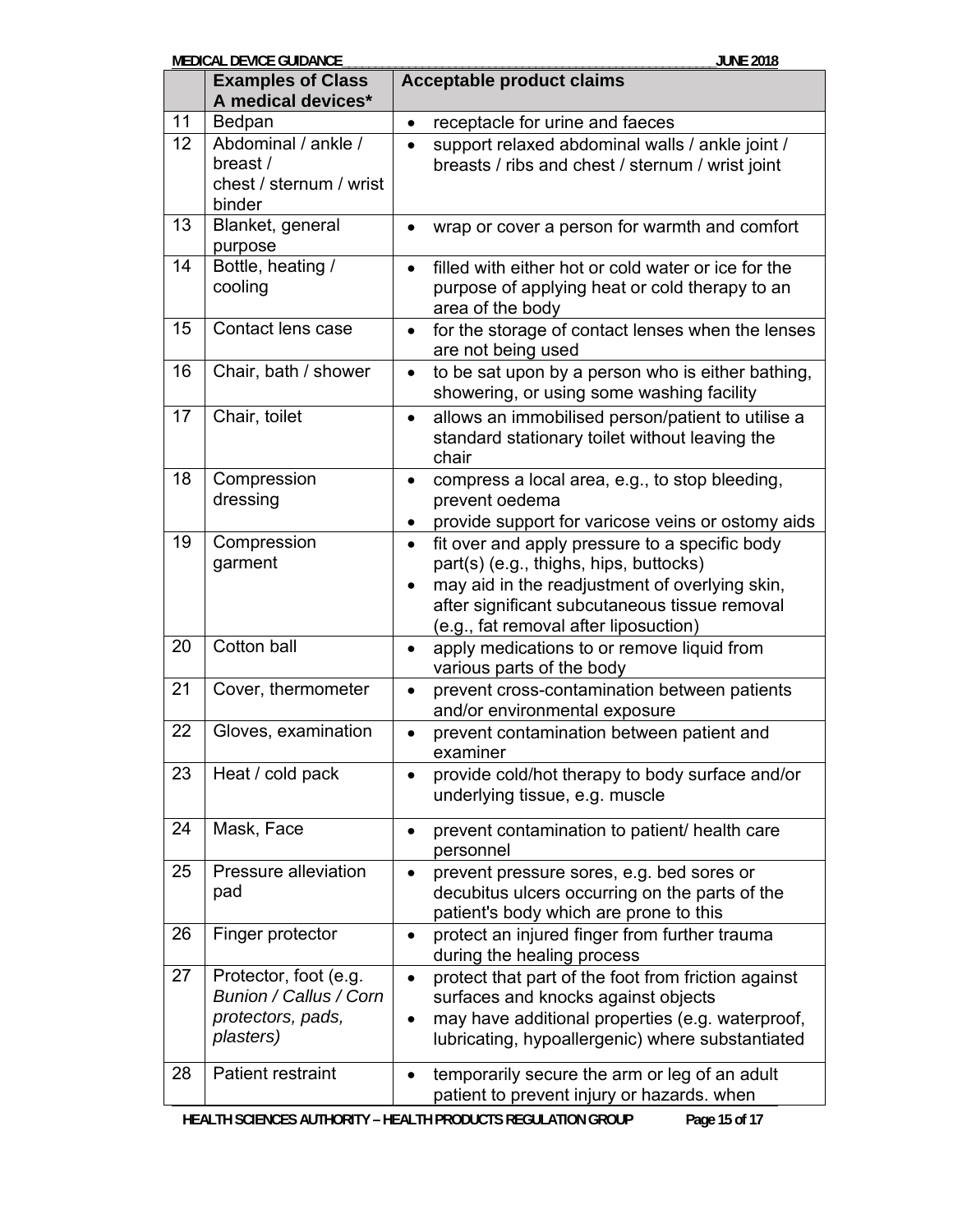| <b>MEDICAL DEVICE GUIDANCE</b><br><b>JUNE 2018</b> |                                           |                                                                                                                                                                                                                                                |  |  |
|----------------------------------------------------|-------------------------------------------|------------------------------------------------------------------------------------------------------------------------------------------------------------------------------------------------------------------------------------------------|--|--|
|                                                    | <b>Examples of Class</b>                  | <b>Acceptable product claims</b>                                                                                                                                                                                                               |  |  |
|                                                    | A medical devices*                        |                                                                                                                                                                                                                                                |  |  |
|                                                    |                                           | anchored to a fixture or furniture part (e.g., a<br>bedrail)                                                                                                                                                                                   |  |  |
|                                                    |                                           | restrict movement of the patient and prevent the<br>patient from interfering with treatment                                                                                                                                                    |  |  |
| 29                                                 | Restraint, fingers                        | restrict finger mobility and prevent potential injury<br>$\bullet$                                                                                                                                                                             |  |  |
| 30                                                 | Restraint, body                           | secure a patient's arms to the torso to prevent<br>$\bullet$<br>self-inflicted injury                                                                                                                                                          |  |  |
| 31                                                 | Self-exam pad, breast                     | used as an aid in performing breast self-<br>$\bullet$<br>examination                                                                                                                                                                          |  |  |
| 32                                                 | Orthotic shoe                             | support, align, prevent, or correct deformities of<br>$\bullet$<br>the feet to help improve their function                                                                                                                                     |  |  |
| 33                                                 | Cast boot                                 | boot-like cover for a foot enclosed in a leg cast<br>$\bullet$                                                                                                                                                                                 |  |  |
| 34                                                 | Shoe, Cast                                | protect the cast material and provide support<br>$\bullet$                                                                                                                                                                                     |  |  |
| 35                                                 | Sling                                     | support and limit the range of motion of an<br>$\bullet$<br>injured limb during the healing period<br>support and limit the range of motion of a body in<br>$\bullet$<br>transport                                                             |  |  |
| 36                                                 | Splint                                    | immobilise an injured body or body part<br>$\bullet$                                                                                                                                                                                           |  |  |
| 37                                                 | Splint, nasal, external                   | immobilisation of parts of the nose typically after<br>$\bullet$<br>a fracture or treatment<br>may function as a truss-like support on the<br>$\bullet$<br>outside of the nose                                                                 |  |  |
| 38                                                 | Cast stockinette                          | used as padding under a cast or splint<br>$\bullet$                                                                                                                                                                                            |  |  |
| 39                                                 | Stocking, stockinette                     | hold bandages in place<br>$\bullet$<br>place uniform pressure on a leg, finger, arm, or<br>$\bullet$<br>other part of an extremity<br>pad the area under a cast or splint<br>$\bullet$<br>cover a stump when a prosthesis is worn<br>$\bullet$ |  |  |
| 40                                                 | Stocking, medical<br>support              | support, correct, prevent deformity, or to align<br>$\bullet$<br>body structures for functional improvement                                                                                                                                    |  |  |
| 41                                                 | Tourniquet strap                          | compress the arteries and regulate the blood<br>flow                                                                                                                                                                                           |  |  |
| 42                                                 | Transfer aid, person                      | assist in the physical transfer of a person/patient,<br>$\bullet$<br>e.g. ill, disabled or infirm, from one position to<br>another                                                                                                             |  |  |
| 43                                                 | Walking crutch /<br>frame / table / stick | assist a disabled or infirm user in walking by<br>$\bullet$<br>providing a means of support and increasing<br>their ability to move around without attendance<br>from another person                                                           |  |  |
| 44                                                 | <b>Wheel Chair</b>                        | wheeled personal mobility device for a disabled<br>$\bullet$<br>user not having the full capacity to walk by him or<br>herself                                                                                                                 |  |  |